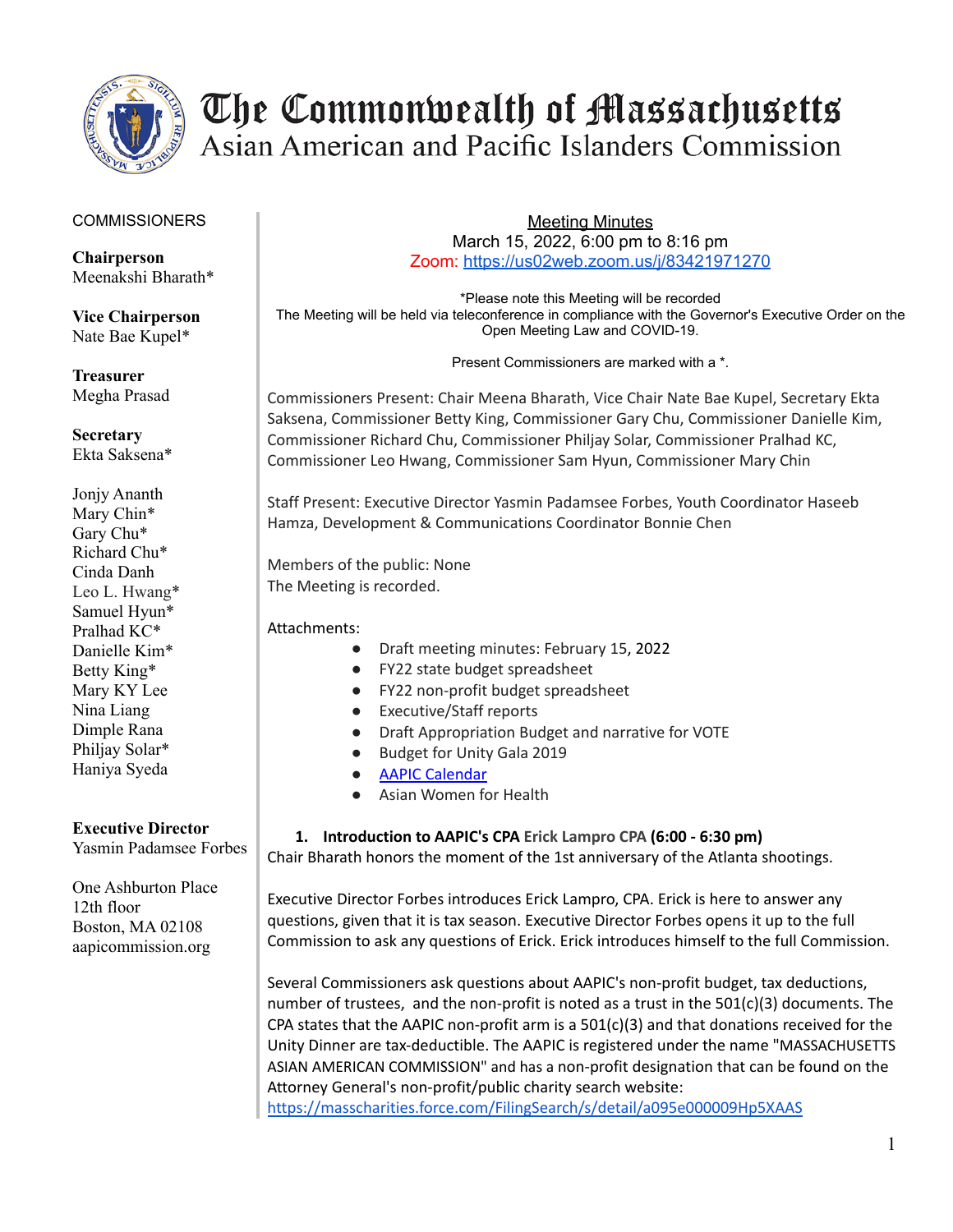

AG Account Number: 062702. Federal EIN: 46-1063709

Tickets sold at the Unity gala are tax-deductible. The tax account advised sending sponsors a letter after receiving the donation with a breakdown of the donations. The CPA stated that the entire Commission could join as trustees if they desired.

The CPA left the Meeting and is available to answer any further questions via email.

### **2. Call to order**

Chair Bharath calls the Meeting to order at 6:32 pm.

### **3. Introduction to the Youth Council (6:30 - 7:00 pm)**

Chair Bharath asks Youth Coordinator Haseeb to introduce the Youth Council Members. Executive Director Forbes shares that the Youth Council can only stay until 7 pm EST due to employment laws. Youth Council members introduced themselves, and several Commissioners gave encouraging remarks and tips to the Youth Council members

### **4. Approval of Meeting Minutes – VOTE**

Executive Director Forbes did not receive any comments regarding the meeting minutes.

Commissioner Solar moves to approve the Meeting minutes from February 2022. Commissioner Chu seconds the motion.

*YES: Commissioner Kupel, Commissioner Chu, Commissioner KC, Commissioner Kim, Commissioner Chu, Commissioner Solar, Commissioner Bharath NO:*

*Abstain: Commissioner Saksena, Commissioner Hyun, Commissioner King*

**7 votes in the affirmative and 3 abstentions. The motion passes.**

### **5. Executive & Staff Reports**

There were no questions on the Staff reports.

### **6. Draft Appropriation Budget and Narrative – VOTE**

Chair Bharath provides context to the agenda item of the draft appropriation budget and narrative. She clarifies that this is simply a discussion, and we welcome the thoughts and ideas of the full Commission.

Discussions followed on the merits and challenges related to the various budget items. the main points that were bought forward include

- Funding for new programs and increased funding for community groups
- New positions can include a Health and Education Coordinator with the Youth Council and help develop a program focused on the elderly.
- Increase in salaries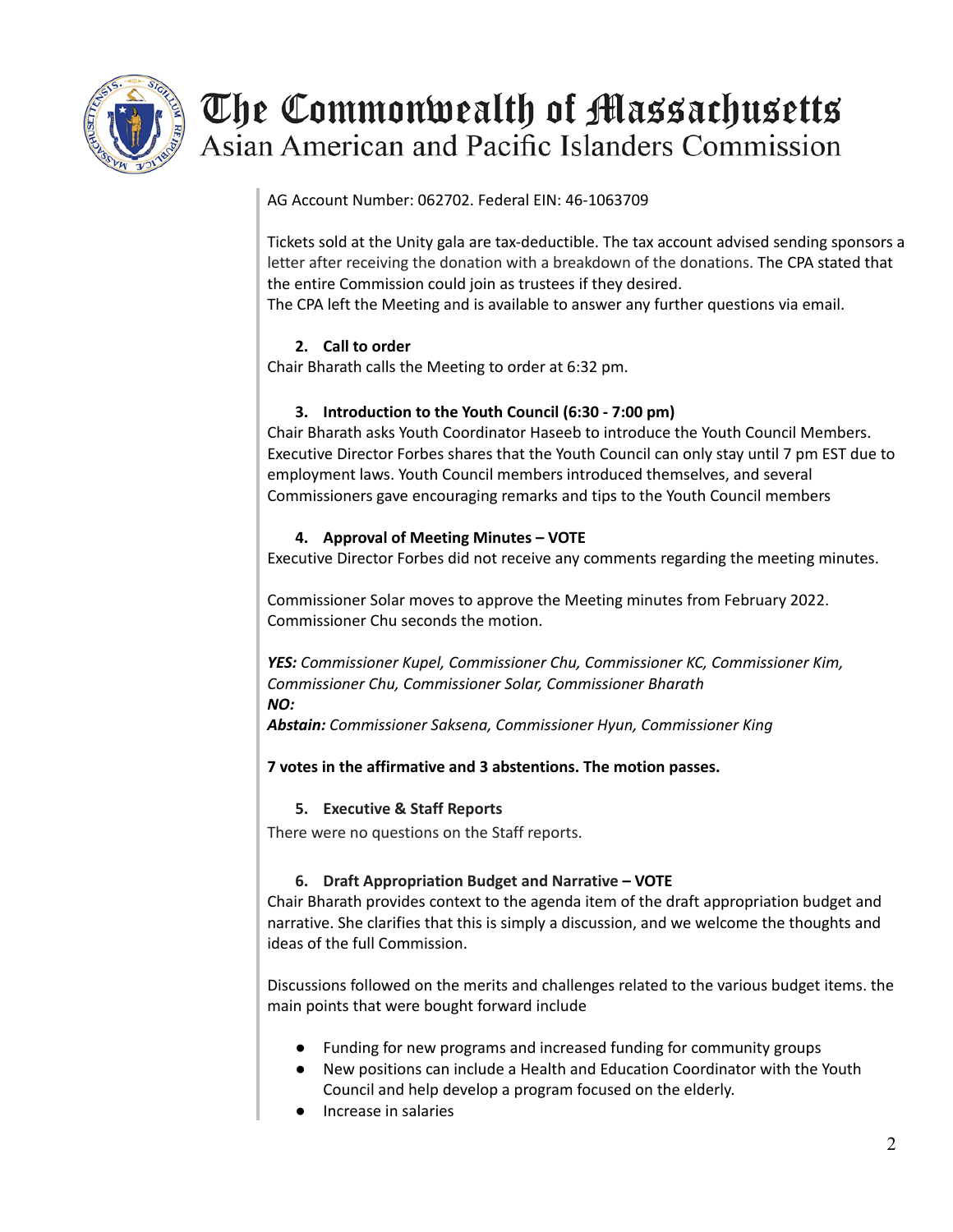

- Hiring additional staff members and interns.
- Travel for commissioners and staff
- Resoting a Western Mass presence
- New full-time position focused on Outreach
- Program around intergenerational learning

## **7. Sub-Committee Updates**

○ Unity Gala Budget - VOTE (\$17,000 from NP account)

Commissioner Solar provided information on Unity Gala to be held on May 6. He requested \$17,000 from the non-profit budget.

Commissioner Hyun motions to approve the proposed budget of \$17,000 for the 2022 Unity Gala. Commissioner Chu seconds the motion.

*YES: Commissioner KC, Commissioner Saksena, Commissioner King, Commissioner King, Commissioner Hwang, Commissioner Solar, Commissioner G. Chu, Commissioner R. Chu, Commissioner Hyun, Commissioner Chin, Commissioner Bharath NO:*

*Abstain:*

**11 votes in the affirmative. The motion passes unanimously.**

### **Commissioner Hyun motions to extend the Meeting to 8:10 pm. Commissioner Solar seconds.**

*YES: Commissioner Hyun, Commissioner Bharath, Commissioner Solar, Commissioner King, Commissioner Kim, Commissioner G. Chu, Commissioner R. Chu, Commissioner Hwang, Commissioner Saksena, Commissioner KC*

*NO: Abstain:*

*No response was recorded from Commissioner Kupel or Commissioner Chin.* **10 votes in the affirmative. The motion passes.**

### **8. AAPI Commission Retreat -VOTE**

(request for \$4000 from State appropriations for AAPIC annual retreat)

Chair Bharath discusses the AAPIC retreat and invites Vice Chair Kupel to the floor. Vice Chair Kupel shares that the AAPIC will hold its in-person retreat to create an opportunity to get to know one another. For those unable to join, the Executive Committee will hold zoom options.

Chair Bharath seeks a motion to approve the proposal for the retreat as presented, including the approximately \$4,000 from state appropriations.

Commissioner King motions to approve the proposed budget of \$4,000 for the incoming retreat. Commissioner KC seconds the motion.